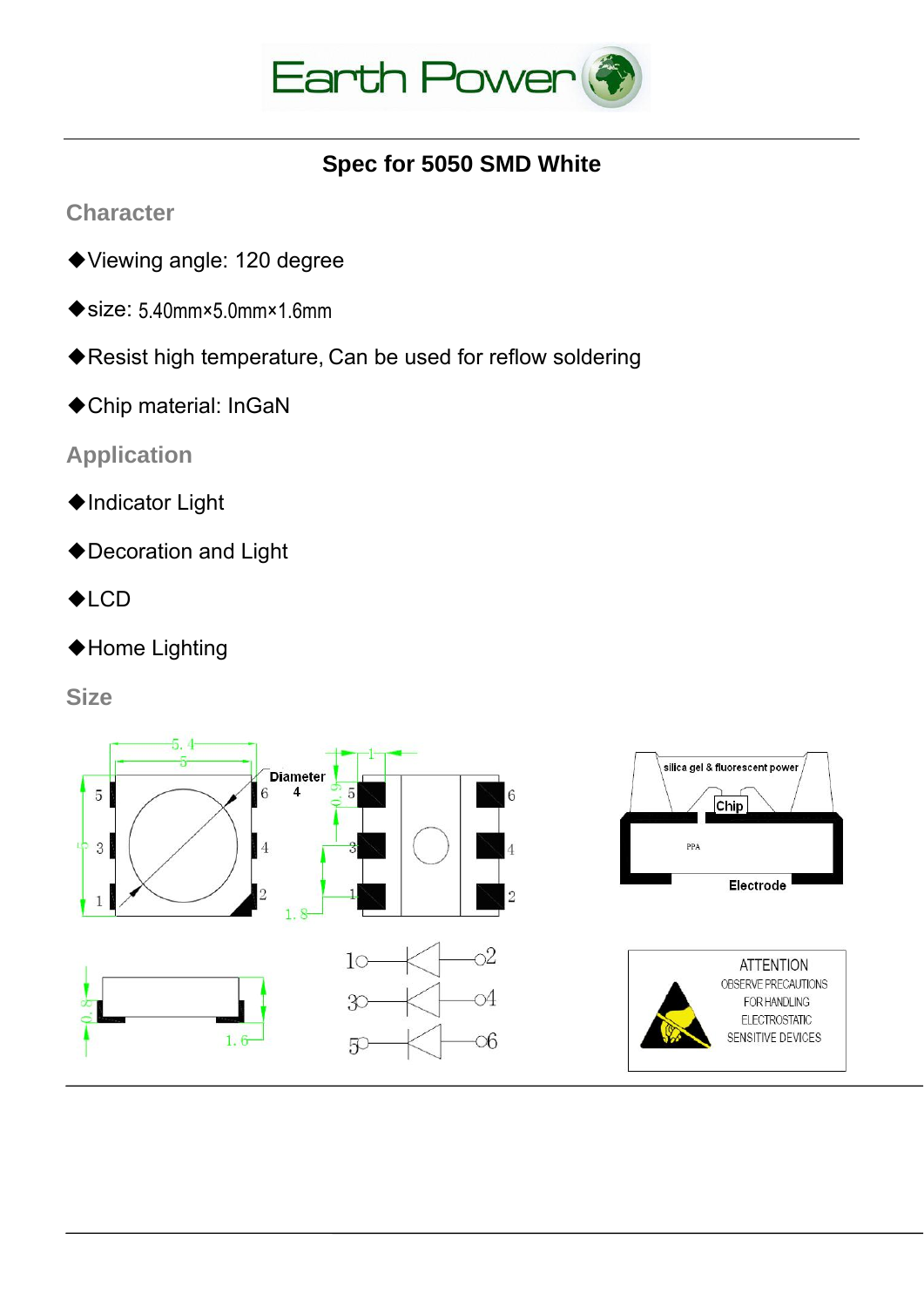| <b>Parameters</b> | $Ta=25^{\circ}C$           |              |                 |
|-------------------|----------------------------|--------------|-----------------|
| Item              | <b>Description</b>         | <b>Spec</b>  | Unit            |
| lf                | <b>Forward Current</b>     | 90           | mA              |
| lfp               | Peak current               | 100          | mA              |
| Vr                | <b>Reverse Voltage</b>     | 5            | V               |
| Pd                | Power consumption          | 315          | mW              |
| Top               | <b>Working temperature</b> | $-40 - +100$ | $\rm ^{\circ}C$ |
| Tstg              | Storage temperature        | $-40$ $-100$ | $\int_{0}^{1}$  |

# Main Optical Parameters **Ta=25**℃

|                |                            |           |             | Parameter |      |                | Unit         |
|----------------|----------------------------|-----------|-------------|-----------|------|----------------|--------------|
|                | Item<br><b>Description</b> |           | <b>Test</b> |           | Typ  | <b>Max</b>     |              |
| Vf             | Forward<br>Voltage         | $If=60mA$ |             | 2.9       |      | 3.5            | $\mathsf{V}$ |
|                |                            |           | L           | 4000      | ۰    | 5000           |              |
| Iv             | Luminous                   | $If=60mA$ | M           | 5000      |      | 6000           | mcd          |
|                | intensity                  |           | H           | 6000      | 7000 | 8000           |              |
|                |                            |           | L           | ۰         |      |                |              |
| Φ              | <b>Flux</b>                | $If=60mA$ | M           |           | 16   | 18             | Im           |
|                |                            |           | H           | 18        | 22   | 25             |              |
| $2 \theta 1/2$ |                            | $If=60mA$ |             |           | 120  | $\blacksquare$ | $\circ$      |
| Ir             | Reverse<br>Leakage         | $Vr = 5V$ |             |           |      | 10             | uA           |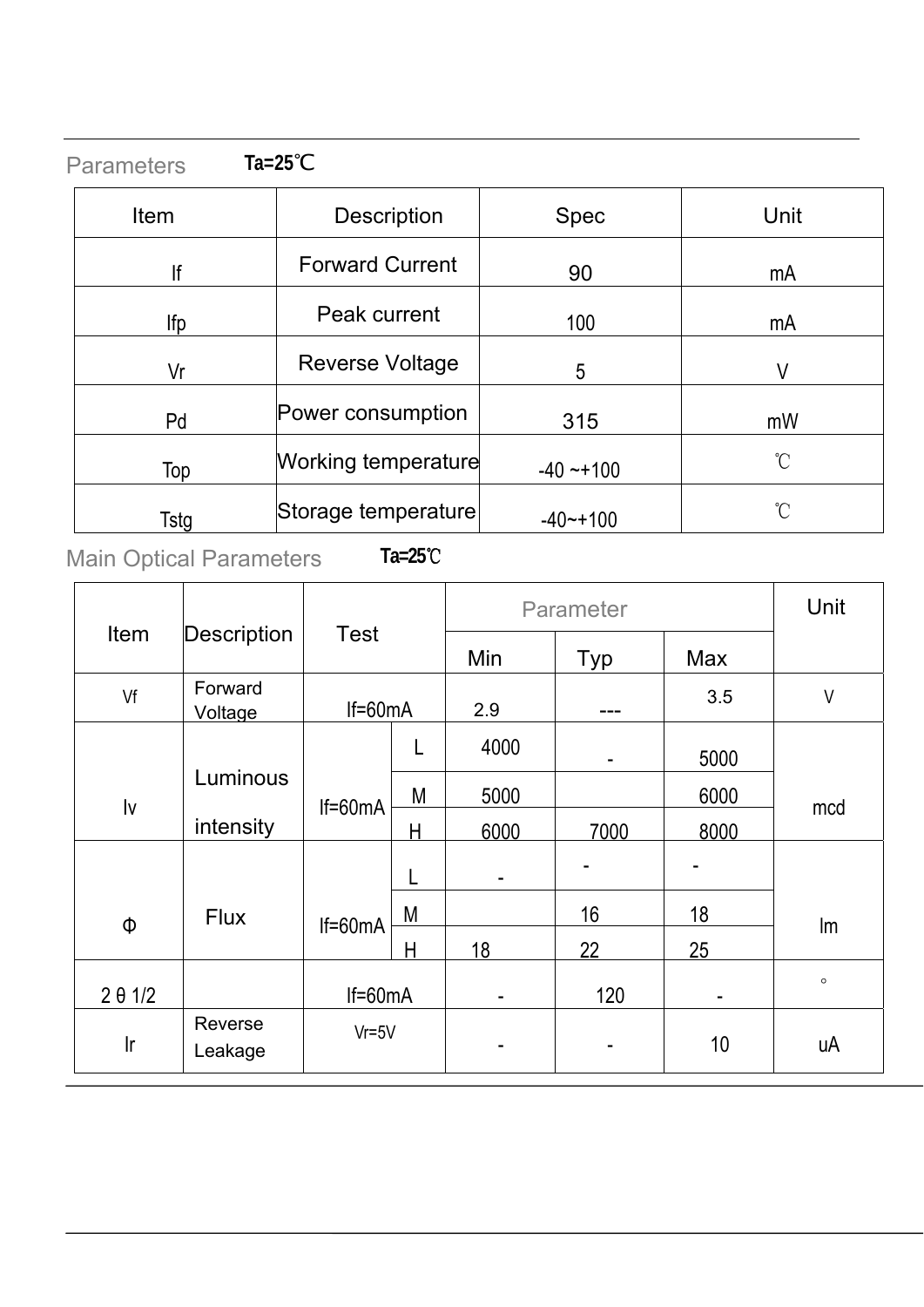# **CIE Color Zone Map**

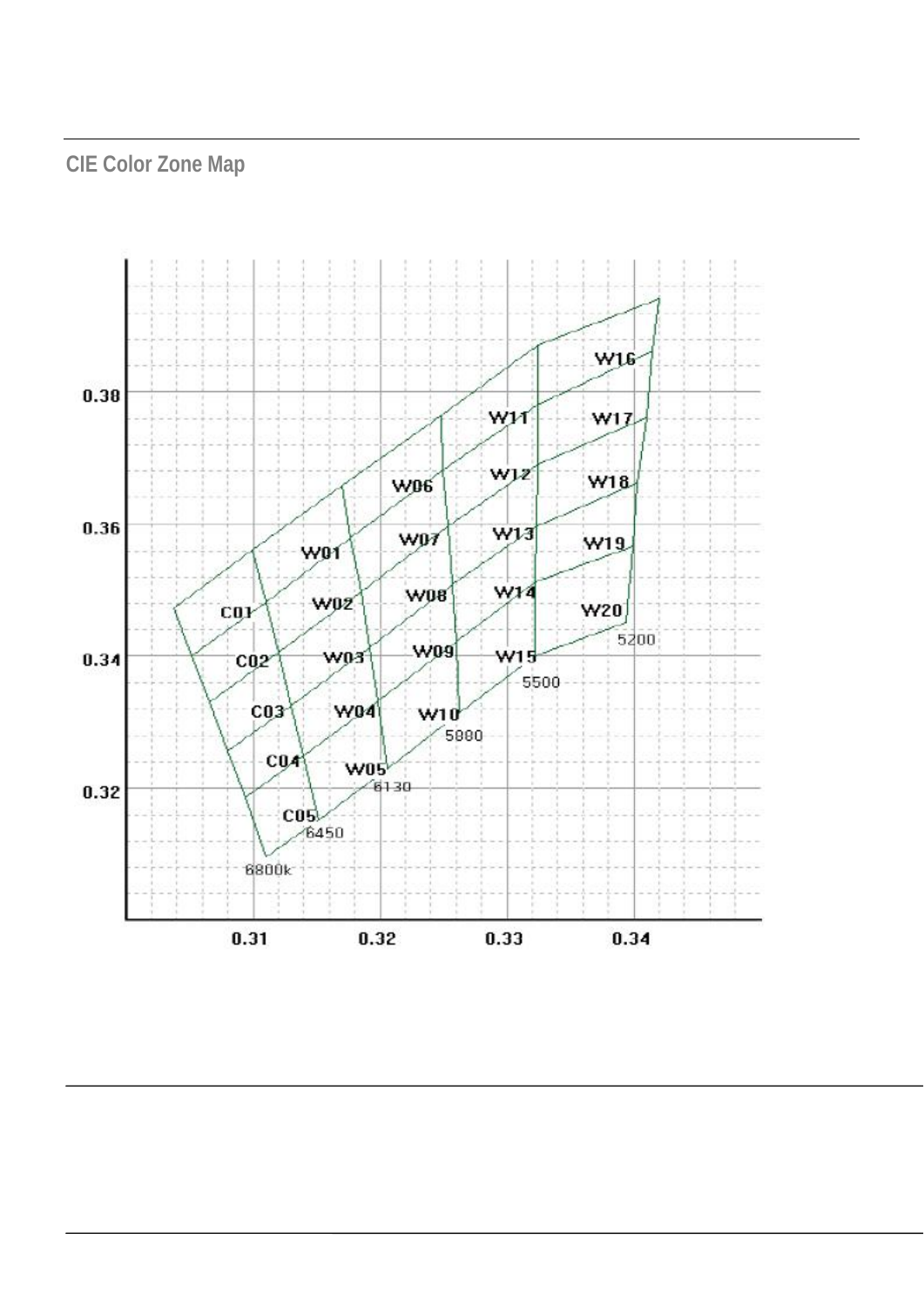| <b>Color Zone</b> |        | Ta=25 $°C$ |        |                |                |        |        |        |
|-------------------|--------|------------|--------|----------------|----------------|--------|--------|--------|
|                   | X1     | Y1         | X2     | Y <sub>2</sub> | X <sub>3</sub> | Y3     | X4     | Y4     |
| ${\rm C}01$       | 0.3052 | 0.3400     | 0.3038 | 0.3472         | 0.3100         | 0.3560 | 0.3110 | 0.3480 |
| CO <sub>2</sub>   | 0.3066 | 0.3328     | 0.3052 | 0.3400         | 0.3110         | 0.3480 | 0.3120 | 0.3405 |
| CO <sub>3</sub>   | 0.3080 | 0.3255     | 0.3066 | 0.3328         | 0.3120         | 0.3405 | 0.3130 | 0.3324 |
| C <sub>04</sub>   | 0.3094 | 0.3184     | 0.3080 | 0.3255         | 0.313          | 0.3324 | 0.314  | 0.3248 |
| CO <sub>5</sub>   | 0.3110 | 0.3095     | 0.3094 | 0.3184         | 0.314          | 0.3248 | 0.3152 | 0.3151 |
| WO1               | 0.3110 | 0.3480     | 0.3100 | 0.3560         | 0.3170         | 0.3656 | 0.3177 | 0.3578 |
| WO <sub>2</sub>   | 0.3120 | 0.3405     | 0.3110 | 0.3480         | 0.3177         | 0.3578 | 0.3185 | 0.3496 |
| WO3               | 0.3130 | 0.3324     | 0.3120 | 0.3405         | 0.3185         | 0.3496 | 0.3192 | 0.3412 |
| WO4               | 0.314  | 0.3248     | 0.313  | 0.3324         | 0.3192         | 0.3412 | 0.3198 | 0.3331 |
| WO <sub>5</sub>   | 0.3152 | 0.3151     | 0.314  | 0.3248         | 0.3198         | 0.3331 | 0.3206 | 0.3228 |
| WO <sub>6</sub>   | 0.3177 | 0.3578     | 0.3170 | 0.3656         | 0.3248         | 0.3763 | 0.3250 | 0.3680 |
| WO7               | 0.3185 | 0.3496     | 0.3177 | 0.3578         | 0.3250         | 0.3680 | 0.3254 | 0.3595 |
| WO <sub>8</sub>   | 0.3192 | 0.3412     | 0.3185 | 0.3496         | 0.3254         | 0.3595 | 0.3257 | 0.3508 |
| WO9               | 0.3198 | 0.3331     | 0.3192 | 0.3412         | 0.3257         | 0.3508 | 0.3260 | 0.3420 |
| W10               | 0.3206 | 0.3228     | 0.3198 | 0.3331         | 0.3260         | 0.3420 | 0.3262 | 0.3313 |
| W11               | 0.3250 | 0.3680     | 0.3248 | 0.3763         | 0.3325         | 0.3870 | 0.3325 | 0.3780 |
| W12               | 0.3254 | 0.3595     | 0.3250 | 0.3680         | 0.3325         | 0.3780 | 0.3324 | 0.3690 |
| W13               | 0.3257 | 0.3508     | 0.3254 | 0.3595         | 0.3324         | 0.3690 | 0.3323 | 0.3595 |
| W14               | 0.3260 | 0.3420     | 0.3257 | 0.3508         | 0.3323         | 0.3595 | 0.3322 | 0.3510 |
| W15               | 0.3262 | 0.3313     | 0.3260 | 0.3420         | 0.3322         | 0.3510 | 0.3322 | 0.3400 |
| W16               | 0.3325 | 0.3780     | 0.3325 | 0.3870         | 0.3420         | 0.3940 | 0.3415 | 0.3860 |
| W17               | 0.3324 | 0.3690     | 0.3325 | 0.3780         | 0.3415         | 0.3860 | 0.3410 | 0.3760 |
| W18               | 0.3323 | 0.3595     | 0.3324 | 0.3690         | 0.3410         | 0.3760 | 0.3403 | 0.3660 |
| W19               | 0.3322 | 0.3510     | 0.3323 | 0.3595         | 0.3403         | 0.3660 | 0.3400 | 0.3565 |
| W20               | 0.3322 | 0.3400     | 0.3322 | 0.3510         | 0.3400         | 0.3565 | 0.3394 | 0.3450 |

#### Remak:

- 1: Light Intensity Tolerance Test:±10%
- 2: Dominant wavelength testing tolerlance: ±2nm
- 3: Forward Voltage Testing Tolerance: ± 0.05V
- 4: Color coordinate testing Tolerance: ± 0.01
- 5: Maximum pulse current conditions: Pulse width:  $\leq 10$ msec Space  $\leq 1/10$

Above parameters due to Chip distribution, Please attention the use range.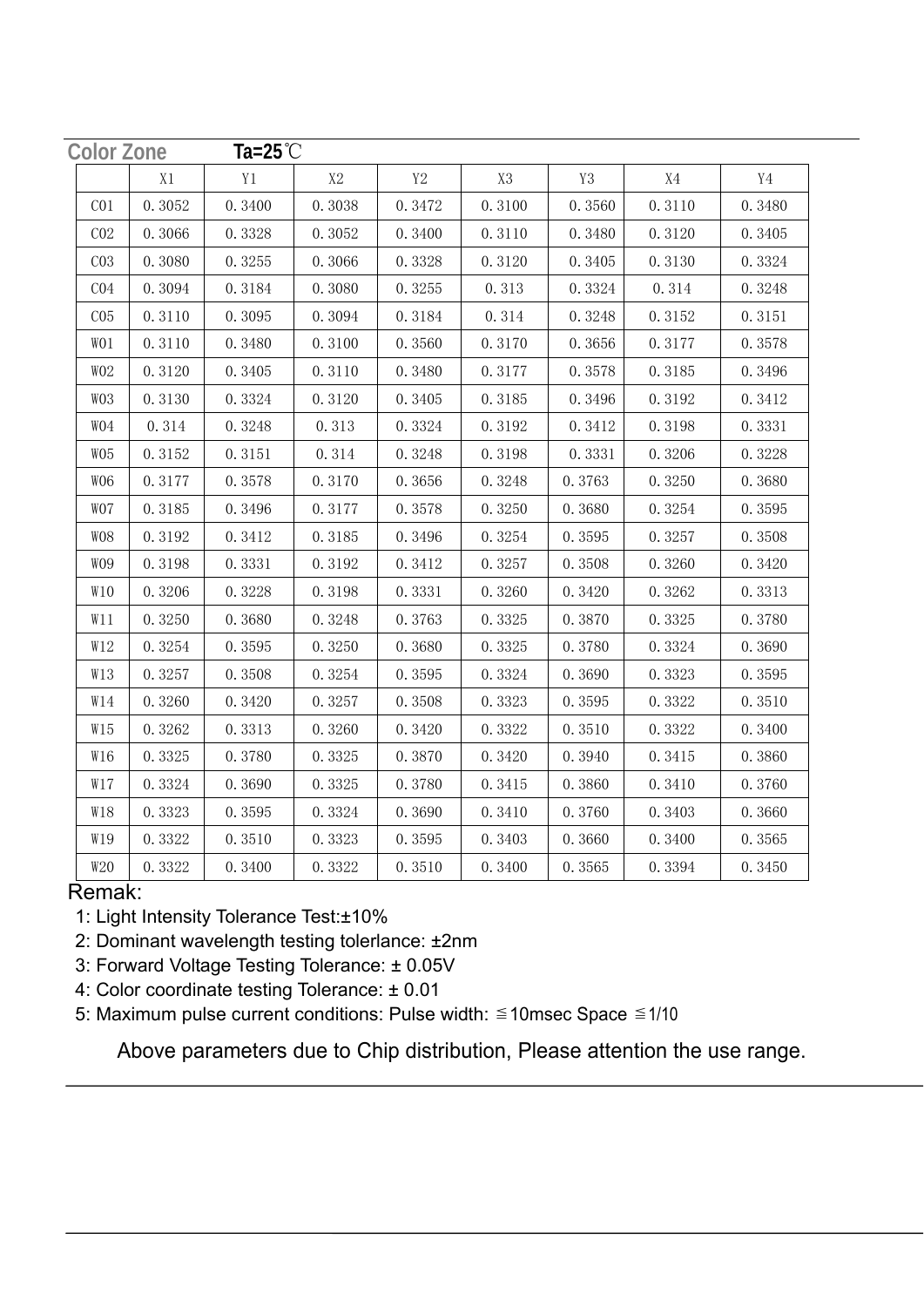Optical characteristic



Curve of Relative brightness and emitting angle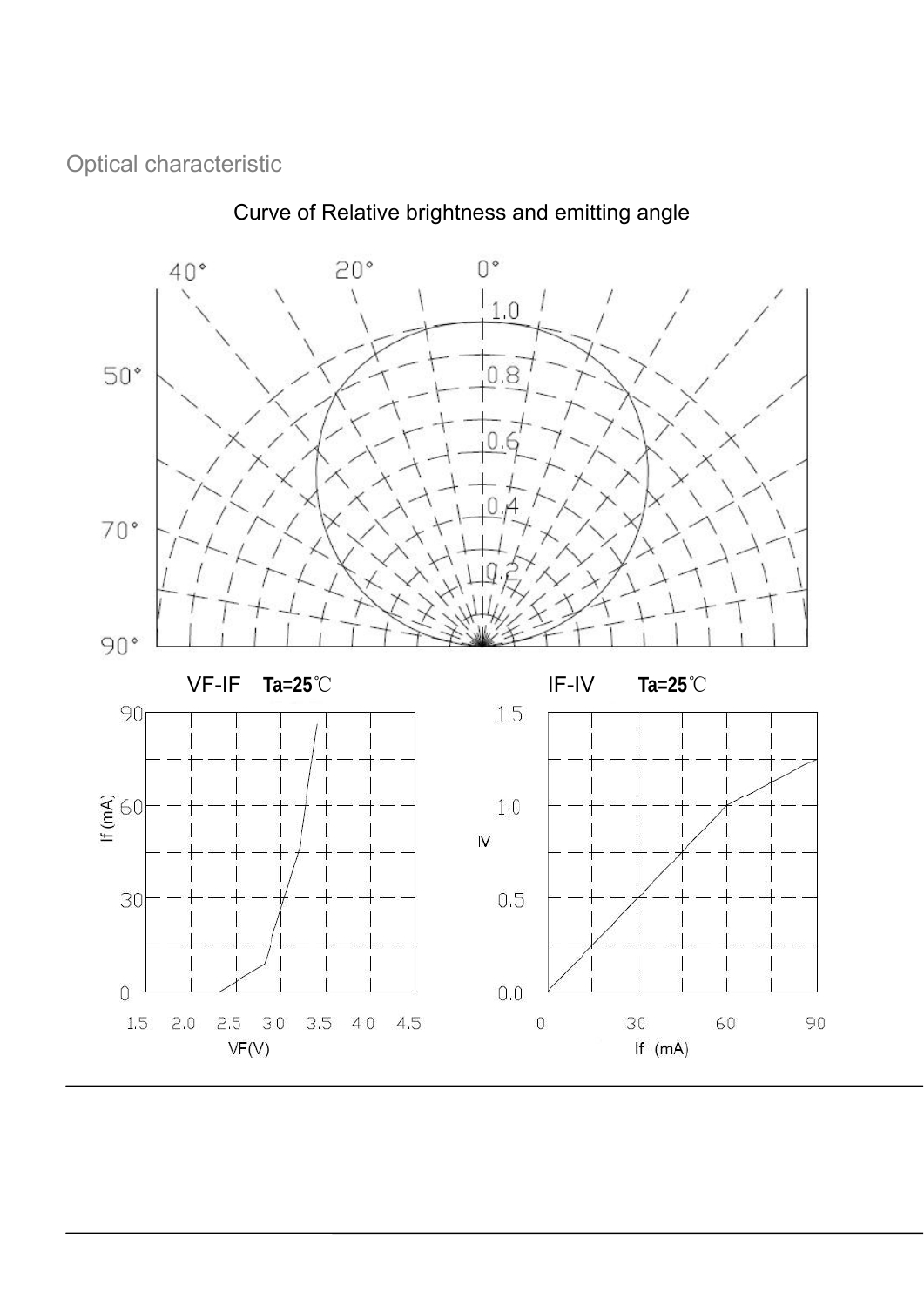

### Forward Current-CRI

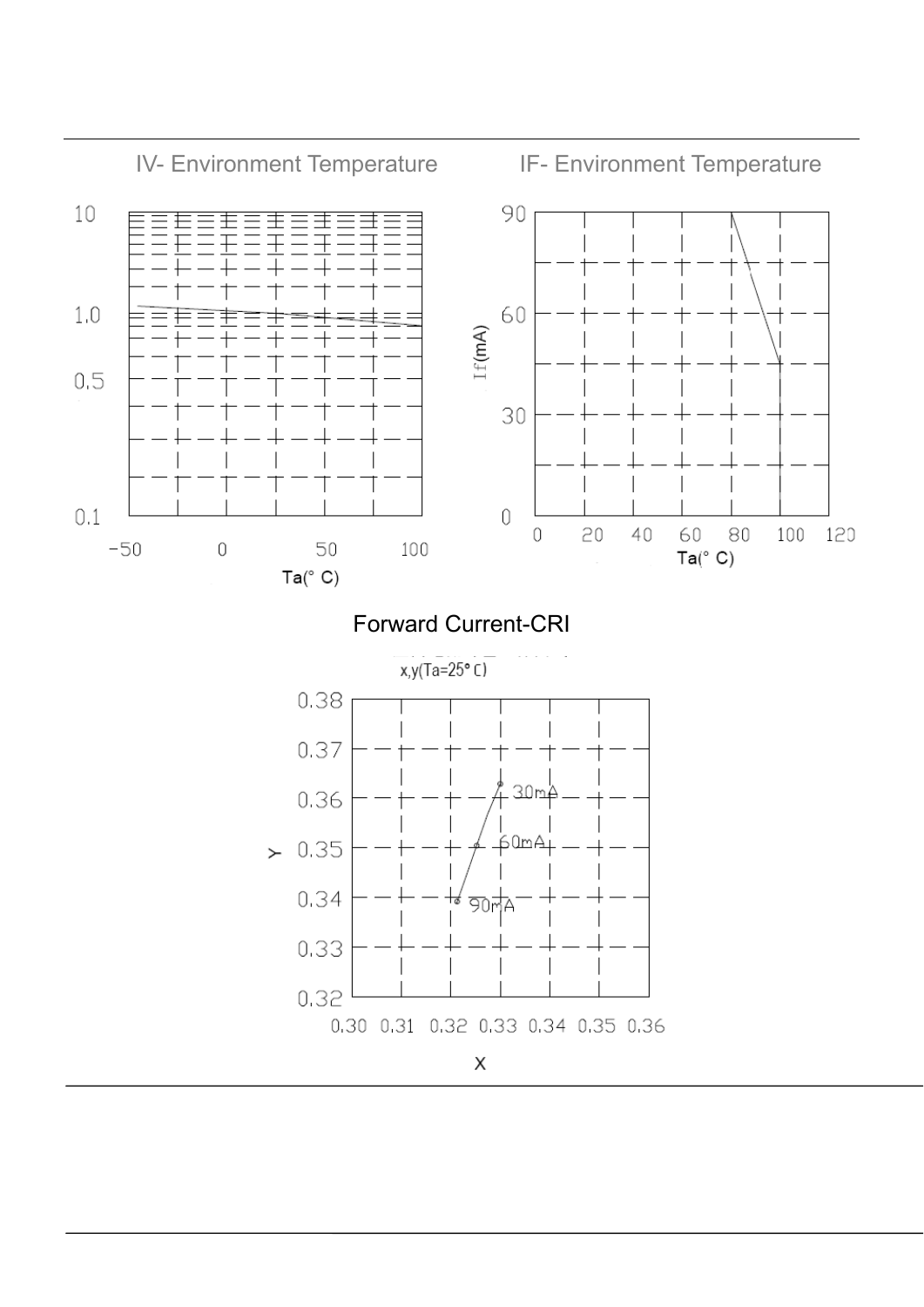Application and reflow soldering requirements





Reflow soldering Curve Set Recommended pad size

### Ⅰ:Attention of Auto-patch and reflow soldering:

1:Note that reflow soldering no more than two times.

- 2:In order to ensure production quality and reliability of LED .We use silicone packaging, colloid surface is relatively soft, in process of heat welding LED surface can not be exert pressure
- 3:Select the appropriate nozzle size and pressure in order to avoid excessive pressure to damage products.
- 4: LED is static sensitive products, when you operate it please wear anti-static ristband,make sure the workbench is antistatic and machine equipment, ensure connect ground.

### Ⅱ:Attention of Hand soldering:

1:When soldering, soldering iron to maintain the temperature below 320 degrees, and the welding time is less than 3 seconds, electric iron can not attach colloid.

2: Hand soldering only one time, repeated welding does not guarantee that products are intact.

**Reliability**